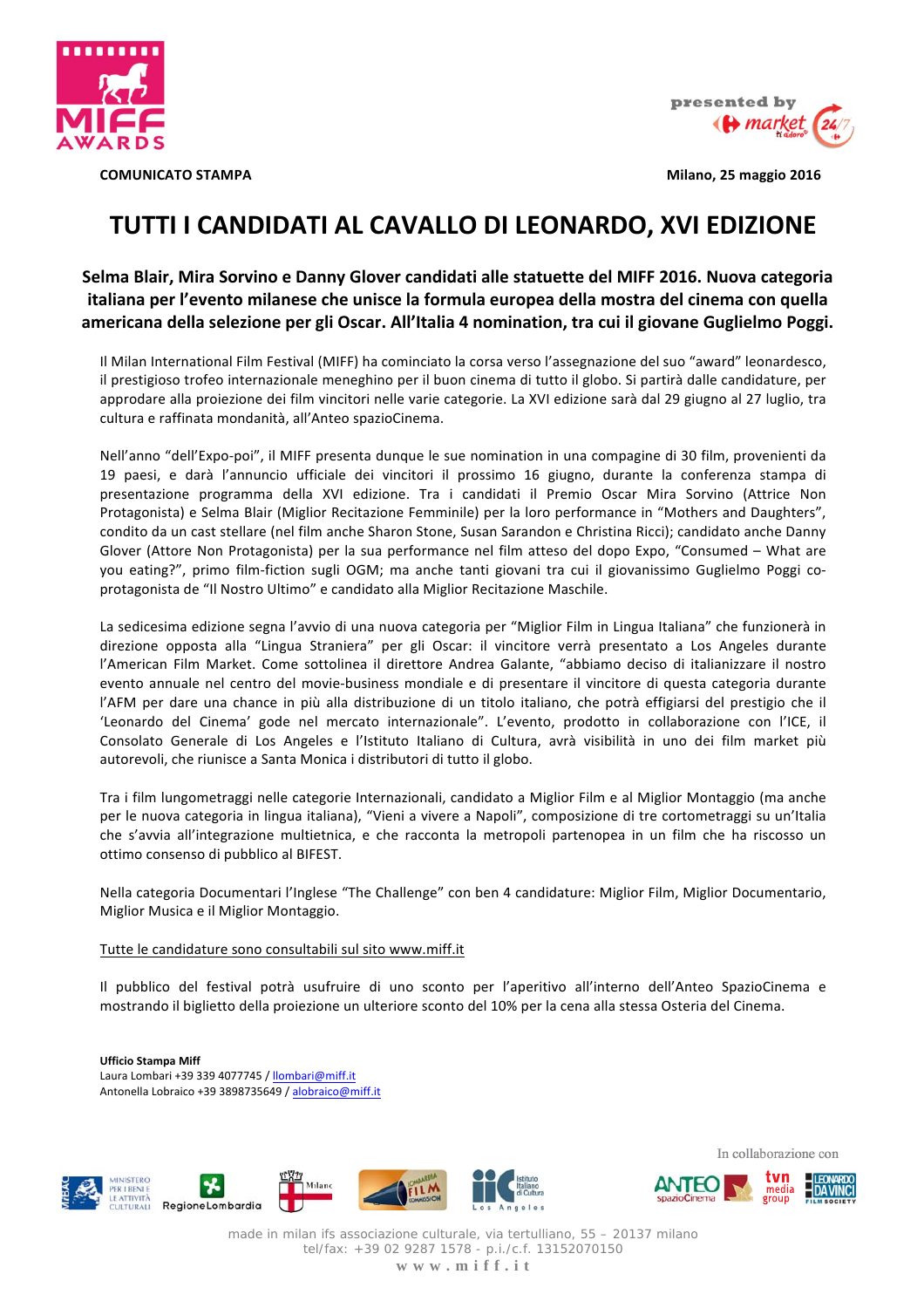



## **MIFF AWARDS 2016 NOMINATIONS BY CATEGORY**

## **• BEST DIRECTING**

**Consumed**  Daryl Wein **Little Boy**  Alejandro Monteverde **Mothers and Daughters**  Paul Duddrige **Accused**  Paula van der Oest **Despite the Falling Snow**  Shamim Sarif

#### **• BEST SCREENWRITING**

**Consumed**  Daryl Wein, Zoe Lister-Jones **Little Boy**  Alejandro Monteverde, Pepe Portillo **Unwanted Brother**  Chang-won Lee **Accused**  Moniek Kramer, Tijs van Marie **Il Nostro Ultimo**  Ludovico Di Martino

## **• BEST ACTING PERFORM. MALE**

**Little Boy**  Jakob Salvati **Despite the Falling Snow**  Sam Reid **Youth in Oregon**  Billy Crudup **Il Nostro Ultimo**  Guglielmo Poggi **Much Ado About Nothing**  Agustín Silva

#### **• BEST ACTING PERFORM. FEMALE**

**Consumed**  Zoe Lister-Jones **Mothers and Daughters**  Selma Blair **Accused**  Ariane Schluter **Accused**  Sallie Harmsen **Where Can I Stand**  Sung-eon Yim

#### **• BEST CINEMATOGRAPHY**

**Consumed** 

Alexander Bergman **Little Boy**  Andreaw Cadelago **Despite the Falling Snow**  David Johnson **Accused**  Guido van Gennep **Il Nostro Ultimo** Martina Diana

#### **• BEST SUPPORTING ACTOR**

**Despite the Falling Snow**  Olivier Jackson-Cohen **Youth in Oregon**  Frank Langella **Consumed**  Denny Glover **Accused**  Fedjia van Huet **Unwanted Brother**  Yong-ok Jin

#### **• BEST SUPPORTING ACTRESS**

**Consumed**  Beth Grant **Despite the Falling Snow**  Rebecca Ferguson **Mothers and Daughters**  Mira Sorvino **Youth in Oregon**  Mary Kay Place **Unwanted Brother**  Min Ii-a

## **• BEST PRODUCTION DESIGN**

**Consumed**  Bret August Tanzer **Little Boy**  Bernardo Trujillo **Despite the Falling Snow**  Bill Crutcher, Mina Buric

#### **• BEST EDITING (DOCs included)**

**The Challenge** Nikki Porter **Mothers and Daughters**  Vince Filippone **Accused**  Marcel Wijninga **Vieni a Vivere a Napoli**  Lorenzo Peluso **State of Mind**  Wojciech Slota

## **• BEST MUSIC/SONG(DOCs included)**

**Consumed**  Nima Fakhrara **Little Boy**  Stephan Altman, Mark Foster **Accused**  Adam Nordén **Despite the Falling Snow** Rachel Portman **The Challenge**  Jake Walker

#### **• BEST ITALIAN LANGUAGE**

**Il Nostro Ultimo Vieni a vivere a Napoli WAX**











In collaborazione con



made in milan ifs associazione culturale, via tertulliano, 55 – 20137 milano tel/fax: +39 02 9287 1578 - p.i./c.f. 13152070150 **w w w . m i f f . i t**